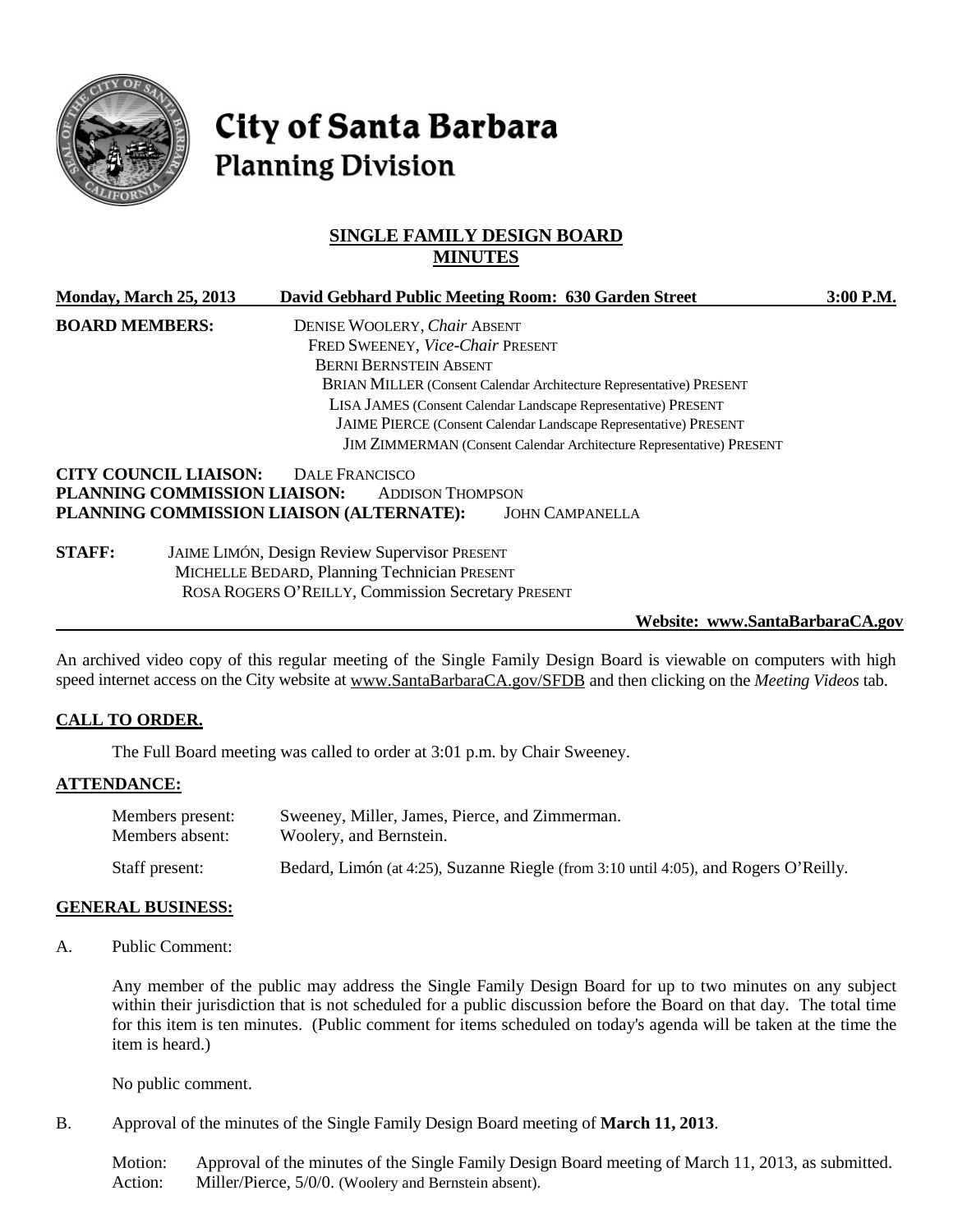- C. Consent Calendar.
	- Motion: Ratify the Consent Calendar for March 18, 2013. The Consent Calendar was reviewed by Brian Miller and Lisa James.
	- Action: Pierce/Zimmerman, 5/0/0. (Woolery and Bernstein absent).
	- Motion: Ratify the Consent Calendar for March 25, 2013. The Consent Calendar was reviewed by Brian Miller and Lisa James.
	- Action: Zimmerman/James, 5/0/0. (Woolery and Bernstein absent).
- D. Announcements, requests by applicants for continuances and withdrawals, future agenda items, and appeals.
	- 1. Ms. Bedard announced the following changes to the agenda:
		- a) Item #1, 32 E. Islay has been postponed two weeks, to April 8, 2013, due to loss of quorum (absences and required step downs).
		- b) Revised schedule:
			- a. 1676 Franceschi will be reviewed first at 3:10 p.m.
			- b. 254 San Julian will be reviewed second at 3:45 p.m.
			- c. Training will take place at approximately 4:20 p.m.
	- 2. Mr. Sweeney announced that he and Ms. Woolery attended the semi-annual meeting with the City Administrator.
	- 3. Ms. Bedard reminded the Board that next Monday is César Chavez holiday. Therefore, the Consent Calendar will take place Tuesday, April 2, 2013. She also announced that the Consent Calendar rotation begins in April. Jim Zimmerman and Jaime Pierce will be attending Consent Calendar meetings for the months of April, May and June.
- E. Subcommittee Reports.

No subcommittee reports.

## **PROJECT DESIGN REVIEW**

## **1. 32 E ISLAY ST E-1 Zone**

**(3:10)** Assessor's Parcel Number: 027-102-005 Application Number: MST2012-00440 Owner: Arthur Denk Architect: Paul Zink

(Proposal to construct a 236 square foot one-story addition and a new 431 square foot two-story addition to an existing one-story 1,470 square foot single-family residence. The proposal includes the demolition of an existing, detached, 270 square foot one-car garage and construction of a new attached 311 square foot one-car garage. A new 45 square foot second-floor balcony is proposed. The proposed total of 2,448 square feet, located on a 6,080 square foot lot, is 90% of the required floor-to-lot area ratio (FAR). The project requires Staff Hearing officer review for requested zoning modifications.)

**(Project Design Approval is requested. Project requires compliance with Staff Hearing Officer Resolution No. 013-13. The project was last reviewed by SFDB on January 28, 2013.)**

**Postponed two weeks to April 8, 2013 due to loss of quorum.**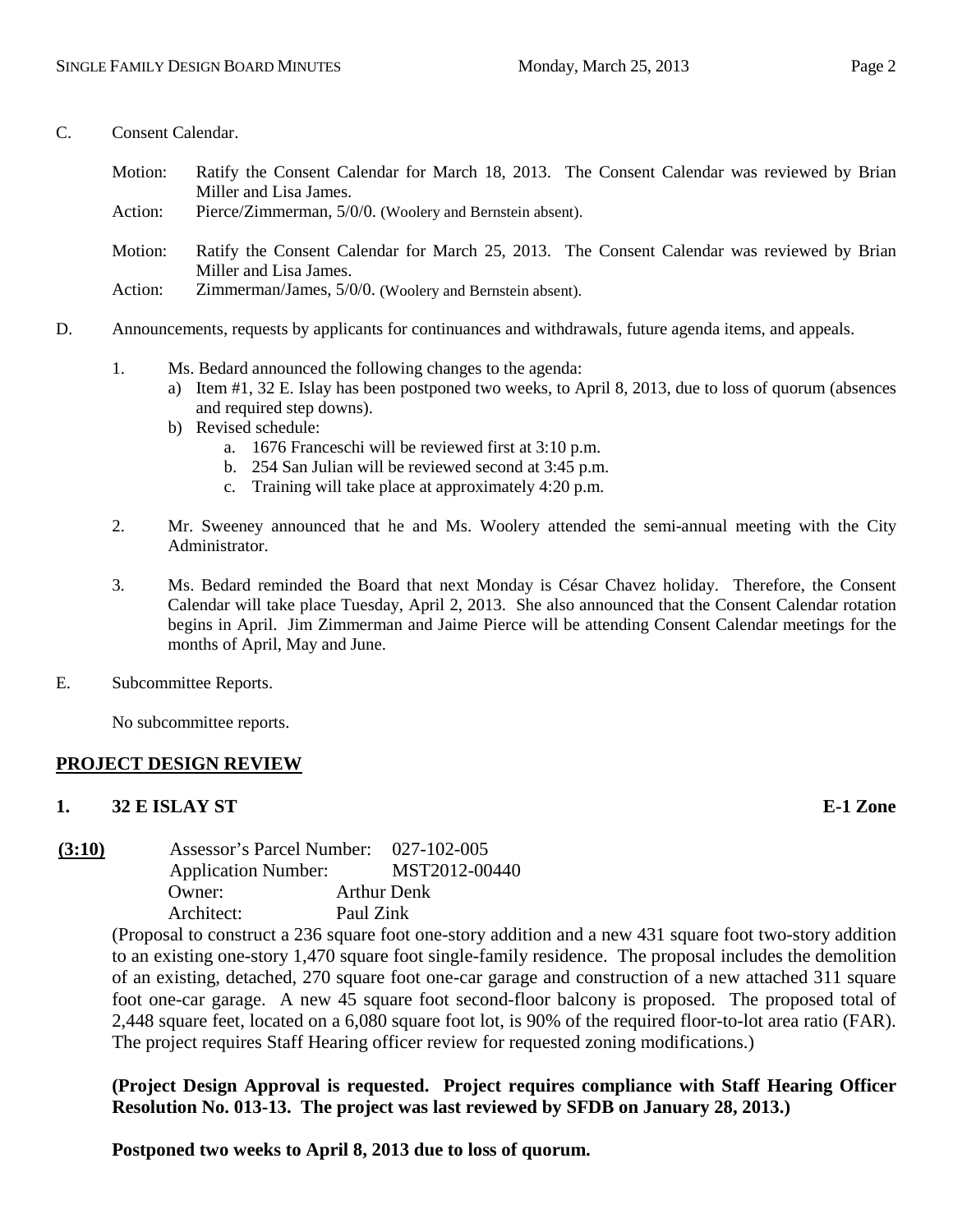## **SFDB-CONCEPT REVIEW (CONT.)**

#### **2. 1676 FRANCESCHI RD A-1 Zone**

| (3:45) | Assessor's Parcel Number: 019-102-004 |             |                |
|--------|---------------------------------------|-------------|----------------|
|        | <b>Application Number:</b>            |             | MST2012-00493  |
|        | Owner:                                |             | B & B SB Trust |
|        | Architect:                            | Kirk Gradin |                |

(Proposal to demolish an existing 5,124 square foot single-family residence and construct a new 6,496 square foot three-story single-family residence located on a two-acre lot in the Hillside Design District. The proposal includes an attached 750 square foot three-car garage, two-uncovered parking spaces, a 200 square foot detached accessory building, new site walls and gates, new site landscaping, and a new pool. A total of 407 cubic yards of site grading is proposed, including 241 cubic yards of grading within the proposed building footprint and 166 cubic yards of grading outside the building footprint. The project is 114% of the guideline floor-to-lot area ratio (FAR) and includes a 50% reduction of basement level square footage. The project includes Staff Hearing officer review of requested zoning modifications.)

## **(Second concept review. Comments only; project requires Staff Hearing Officer for requested zoning modifications. The project was last reviewed on January 14, 2013.)**

Actual time: 3:08 p.m.

Present: Kirk Gradin, Architect; Guillermo Gonzalez, Landscape Architect.

Public comment opened at 3:33 p.m.

Letters of expressed concerns from Wally Finger and Paula Westbury were acknowledged.

Public comment closed at 3:35 p.m.

## **Motion: Continued indefinitely to the Staff Hearing Officer to return to Full Board with comments:**

- 1) The Board finds the FAR acceptable based on the large lot size.
- 2) Study incorporating more trees on the west side of the house to provide privacy screening to the neighbor's swimming pool area.
- 3) The Board finds the new location of the accessory building acceptable. The modification is aesthetically appropriate and does not pose consistency issues with the Single Family Residence Design Guidelines.
- 4) The Board finds the removal and replacement of trees in the orchard acceptable.
- 5) Provide further details, sections, locations, heights, and elevations of the terraced retaining walls on the south side. If a modification is required, the Board finds terracing the walls to be an acceptable approach.
- Action: Pierce/Miller, 5/0/0. Motion carried. (Woolery and Bernstein absent.)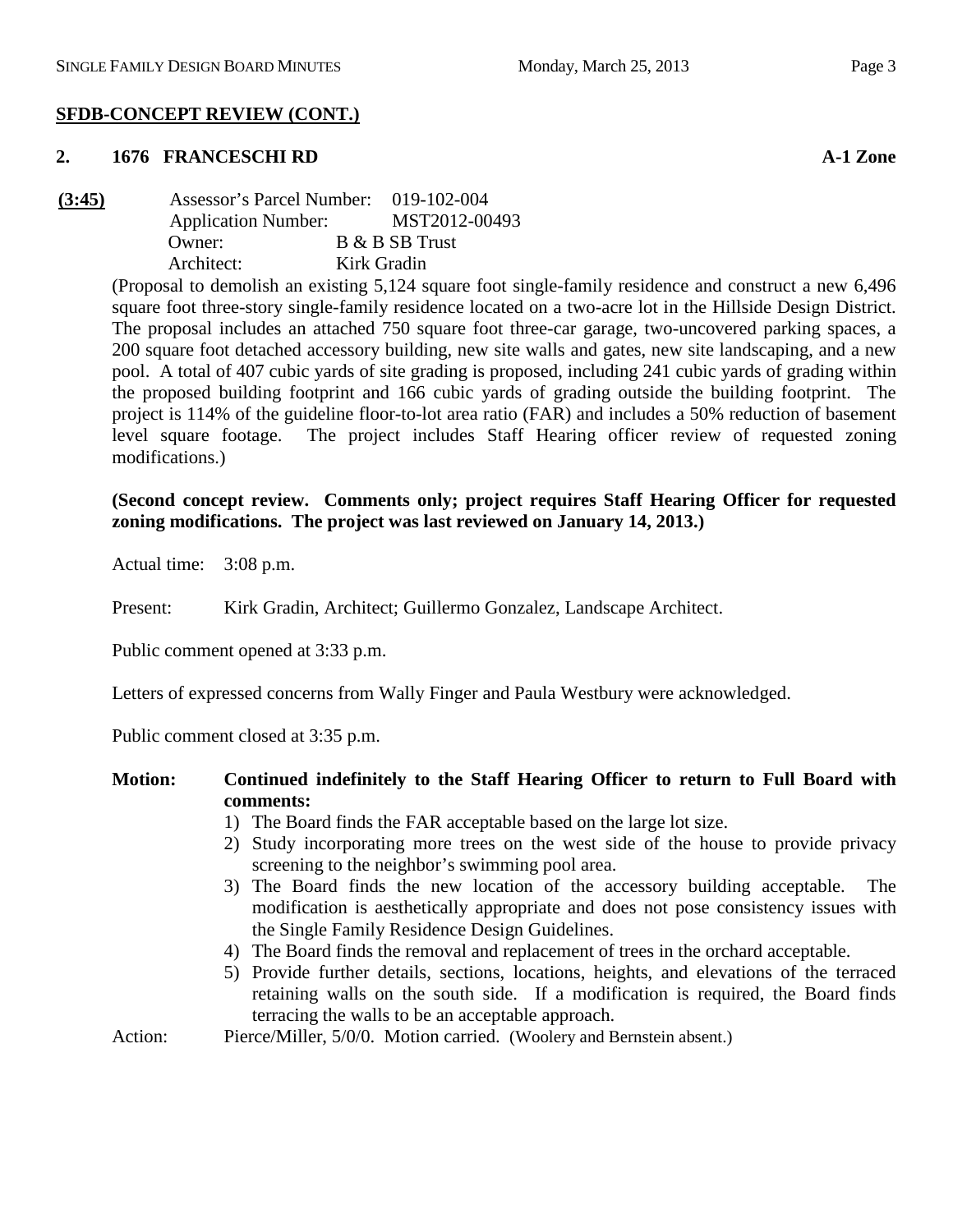# **CONCEPT REVIEW - NEW ITEM: PUBLIC HEARING**

## **3. 254 SAN JULIAN E-3/SD-3 Zone**

**(4:20)** Assessor's Parcel Number: 045-144-023 Application Number: MST2013-00089 Owner: Frank Jerauld Ditirro Designer: Jason Grant

> (Proposal to construct a new 735 square foot second story addition and 449 square feet of first floor additions to an existing one-story, 1,376 square foot, single-family residence, including an existing attached 370 square foot two-car garage. The proposal includes an interior and façade remodel, a 39 square feet entry porch addition and a new 208 square foot balcony. The proposed total of 2,560 square feet, located on a 6,776 square foot lot within the non-appealable jurisdiction of the Coastal Zone, is 89% of the required floor-to-lot area ratio (FAR). The project includes Staff Hearing officer review for a requested zoning modification.)

## **(Comments only; project requires environmental assessment and Staff Hearing Officer review for a requested zoning modification.)**

Actual time: 3:57 p.m.

Present: Jason Grant, Designer.

Public comment opened at 4:03 p.m.

A Letter of support from Brad and Cynthia Frohline was acknowledged.

Letters of expressed concerns from Harley Goldman and Paula Westbury were acknowledged.

Public comment closed at 4:05 p.m.

Public comment re-opened at 4:12 p.m.

1) Sarah Craig; asked questions regarding materials and colors, building height, roofing material, equipment use and landscape plan.

Public comment closed at 4:15 p.m.

## **Motion: Continued indefinitely to the Staff Hearing Officer to return to Full Board with comments:**

- 1) The Board appreciates the quality of the design.
- 2) Study reducing the FAR to be closer to 85%.
- 3) Study reducing the size of the second level deck.
- 4) Provide a landscape plan; include Tier 2 SWMP; show downspouts.
- 5) The Board finds the modification to be aesthetically appropriate and does not pose consistency issues with the Single Family Residence Design Guidelines.
- 6) The Board is supportive of the exterior finishes and light fixtures.
- 7) Provide a colors and materials board.
- 8) Study finding a way to mitigate going from the ground plane to the wall plane with large size plant material and foundation material. (Perimeter hedging to help break up the mass of the architecture.)
- Action: Miller/Zimmerman, 5/0/0. Motion carried. (Woolery and Bernstein absent).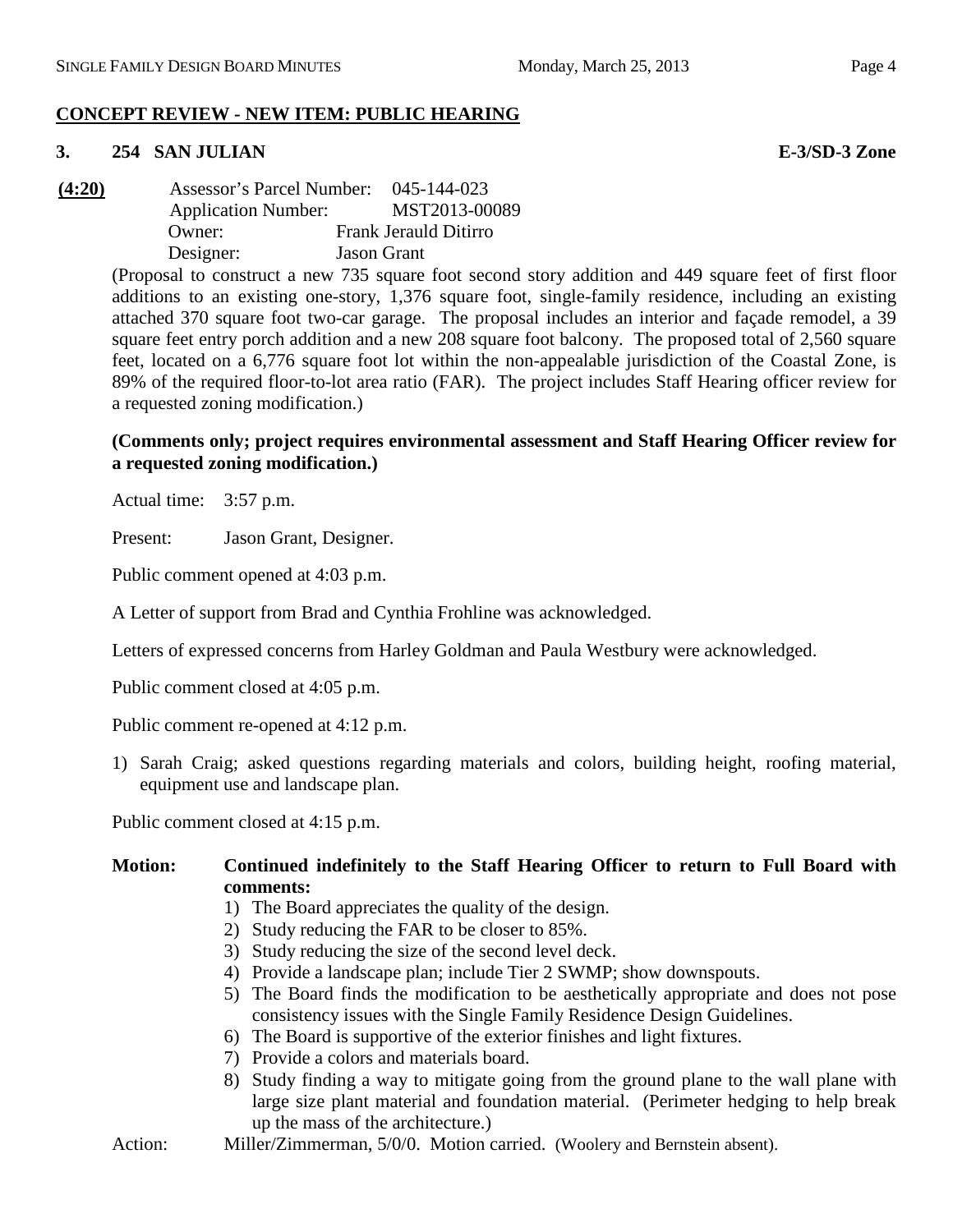## **TRAINING AND DISCUSSION ITEM**

# **4. DESIGN REVIEW MEETING EFFICIENCIES**

**(4:55)** Staff: Jaime Limón, Senior Planner/Design Review Supervisor (Training on improving Design Review meeting efficiencies and discussion regarding Board comments/motions.)

Actual time: 4:26 p.m.

# **Training and discussion held.**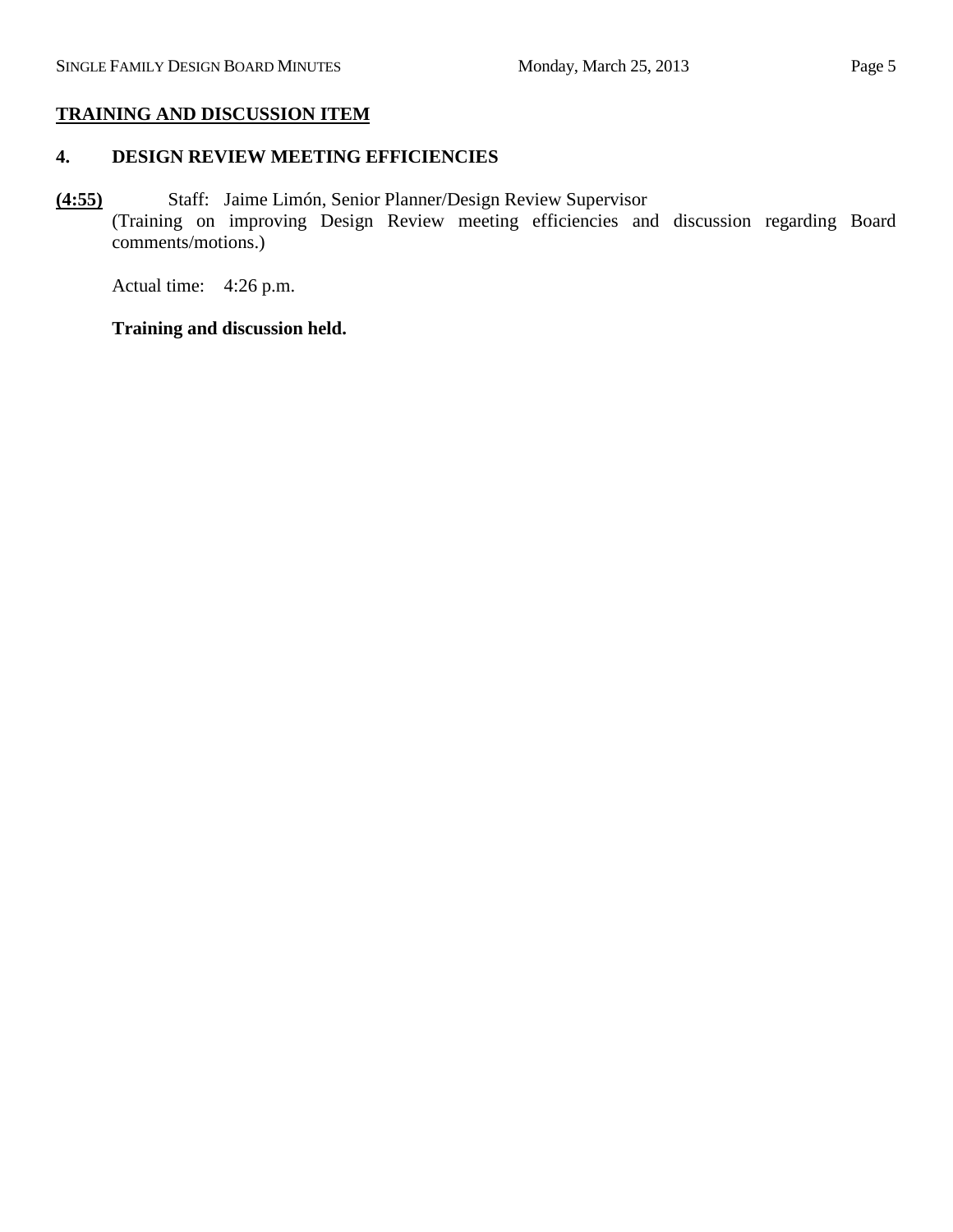## **CONSENT CALENDAR (11:00 A.M.)**

# **PROJECT DESIGN AND FINAL REVIEW**

## **A. 920 CAMINO VIEJO RD A-2 Zone**

| Assessor's Parcel Number:  | 015-060-047                      |
|----------------------------|----------------------------------|
| <b>Application Number:</b> | MST2012-00364                    |
| Owner:                     | Marc & Mara Dworsky Living Trust |
| Architect:                 | Bildsten & Sherwin Design Studio |

(This is a revised project description: Proposal for construction of a new 3,010 square foot patio to include a pool and spa, an exterior barbeque counter and dining area, and a new 820 square foot accessory space to be constructed beneath the new patio. The parcel is currently developed with an existing 3,578 square foot single-family residence, and an attached 463 square foot two-car garage. The 820 square foot accessory space includes a 500 square foot art studio with a half bath, and a 320 square foot storage area. Also proposed are two uncovered, screened, guest parking spaces to be located next to the existing garage. A total of 44 cubic yards of cut and fill grading is proposed. The proposed total of 4,861 square feet, located on a 1.15 acre lot, is 96% of the guideline floor-to-lot area ratio (FAR). The proposal includes Staff Hearing Officer review for requested zoning modifications.)

## **(Project Design and Final Approval of project is requested. Project requires compliance with Staff Hearing officer Resolution No. 001-13.)**

A letter of expressed concerns from Paula Westbury was acknowledged.

## **Postponed one week at the applicant's request.**

## **NEW ITEM**

## **B. 442 TERRACE RD E-3 Zone**

| Assessor's Parcel Number:  | 035-191-029          |
|----------------------------|----------------------|
| <b>Application Number:</b> | MST2013-00106        |
| Owner:                     | Janet S Zengel       |
| Architect:                 | <b>Tracy Burnell</b> |

(Proposal to construct a new 76 square foot second floor addition to an existing 1,435 square foot singlefamily residence with an attached 448 square foot two-car garage, located on a 10,000 square foot lot in the Hillside Design District. The proposal includes an interior remodel and new skylight. The proposed total of 1,511 square feet is 41% of the required floor-to-lot area ratio (FAR).)

## **(Action may be taken if sufficient information is provided.)**

A letter of expressed concerns from Paula Westbury was acknowledged.

## **Project Design Approval with the finding that the Neighborhood Preservation Ordinance criteria have been met as stated in Subsection 22.69.050 of the City of Santa Barbara Municipal Code, and continued indefinitely to Consent for Final Approval with the comments:**

- 1) Provide window details for all new window material.
- 2) Provide construction and material details.
- 3) Provide color and materials board.
- 4) Provide railing details and materials.
- 5) Provide replacement materials of the driveway.